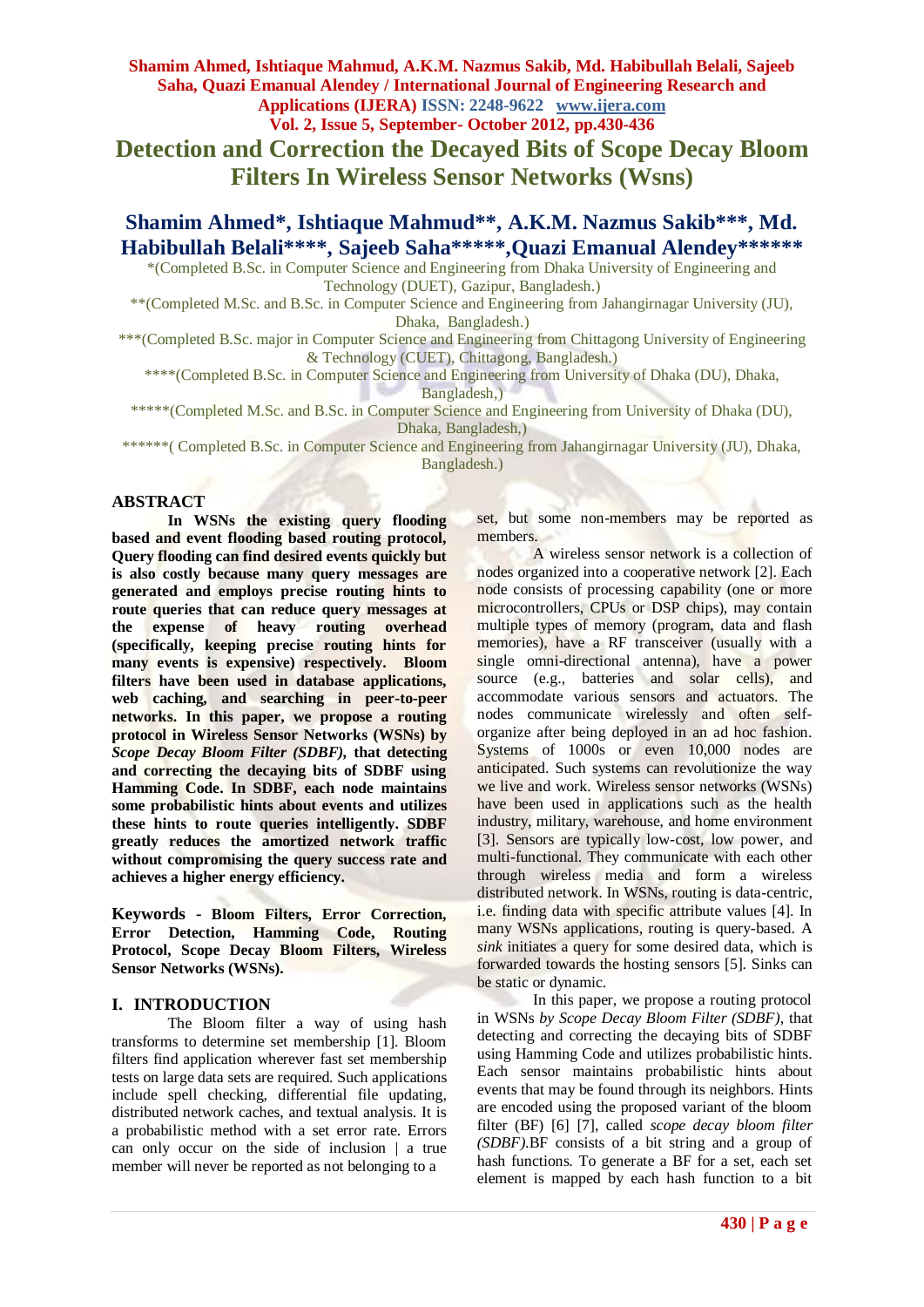# **Vol. 2, Issue 5, September- October 2012, pp.430-436**

position in the bit string. All mapped bits are set. To determine the membership of an item, the item is hashed similarly. If any of the hashed bits is not set, then the item definitely does not belong to the set. If all bits are set, then the item is *possibly* in the set. If in fact the set does not contain the item, a false positive occurs. Nevertheless, the space savings usually offset this shortcoming when the false positive rate is significantly low. Bloom filters have been used in database applications [6], web caching [8], and searching in peer-to-peer networks [9] [10].

The SDBF protocol uses routing hint about an event. The advertisement is designed such that the hint does not decay within the *k*-hop neighbourhood of an event source but decays outside the *k*-hop neighbourhood as the distance from the boundary of the *k*-hop neighbourhood increases. By trading off precise routing hints for probabilistic ones, SDBF achieves a higher query success rate with the same or less amortized routing overhead.

#### **1.1. Novel Uses**

This section reviews some of the most interesting applications of Bloom filters. It is perhaps surprising that what is essentially a set-membership test is of use in so many important applications.

- **Rule-based systems:** Burton H. Bloom originally proposed filter hashing as part of a program to automatically hyphenate words. He wanted to separate words that could be hyphenated by the application of simple rules from the minority that required extensive analysis. He proposed using his filter method to separate the 10% of difficult words from the rest [11].
- **Spell Checkers:** Bloom filters have been successfully applied in spell checking programs such as cspell [12][13][14]. They are employed to determine if candidate words are members of the set of words in a dictionary. In the case of cspell, suggested corrections are generated by making all single substitutions in rejected words and then checking if the results are members of the set [12]. Bloom filters perform very well in such cases [12]. The filter size was chosen to be large enough to allow the inclusion of additional words added by the user.
- **Estimating Join Sizes:** Mullin [15][16] suggested using Bloom filters to estimate the size of joins in databases. This is of particular advantage in the case of distributed databases where communications costs are to be kept to a minimum. He presented a method by which filters that are too large to fit in memory can be used [16]. The method is essentially to use a representative sample of a filter for testing and ignore all hashes outside the range of the sample. Since hash transforms are pseudo-random, any

significantly large portion of a filter can act as a sample.

 **Differential Files:** A major area of interest in the application of Bloom filters has been their use in differential file access [13][14]. A differential file is essentially a separate file which contains records that are modified in the main file [13]. Differential files are used as caches in large databases: when a change is made to a record in the main database the differential file is updated; when all the changes have been made to the database then the differential file is used to update the database. When the differential file is much smaller than the database, changes to it can be made without the overhead needed to search the main file. Of course, it would be best to keep the entire set of records in memory at once, but this is not feasible for large data sets and so the probabilistic approach offered by Bloom filters is used. Bloom filters in core memory are used to predict if a record will be found in the differential file.

### **1.2. Related Works**

The simplest way to route queries is to flood queries from the sink over the entire WSN and set up the reverse paths for desired data to be sent back to the sink. Various query flooding schemes differ in the manner in which they set up and use reverse paths. Directed diffusion [17] tries to find an optimal path between the sink and the event sources by flooding an exploratory query that is initiated at a sink. Each node sets gradients between neighboring nodes, and reinforces the best route for real data while transferring the exploratory events on the reverse query path. The gradients are only used for sending the real data from the discovered event source to the sink that initiates the exploratory query. Gradientbased routing [18] is another scheme based on query flooding. It associates each node with a height, which is the minimum distance in terms of the number of hops from the sink. The scheme also assigns a gradient to the link between a node and its neighbor. A gradient is defined as the height difference between a node and its neighbor. A node always forwards desired data through the link with the highest gradient among all links to its neighbors. Energy aware routing [19] is also based on query flooding. This scheme tries to maintain multiple paths between a data source and the sink. Desired data is propagated through a route that is probabilistically selected. The probability of a route is set based on its energy consumption. To reduce the cost of query flooding, gossiping [20] can be used for query-based routing in WSNs. It is essentially a random walk where each node forwards a received query to a randomly chosen neighbor.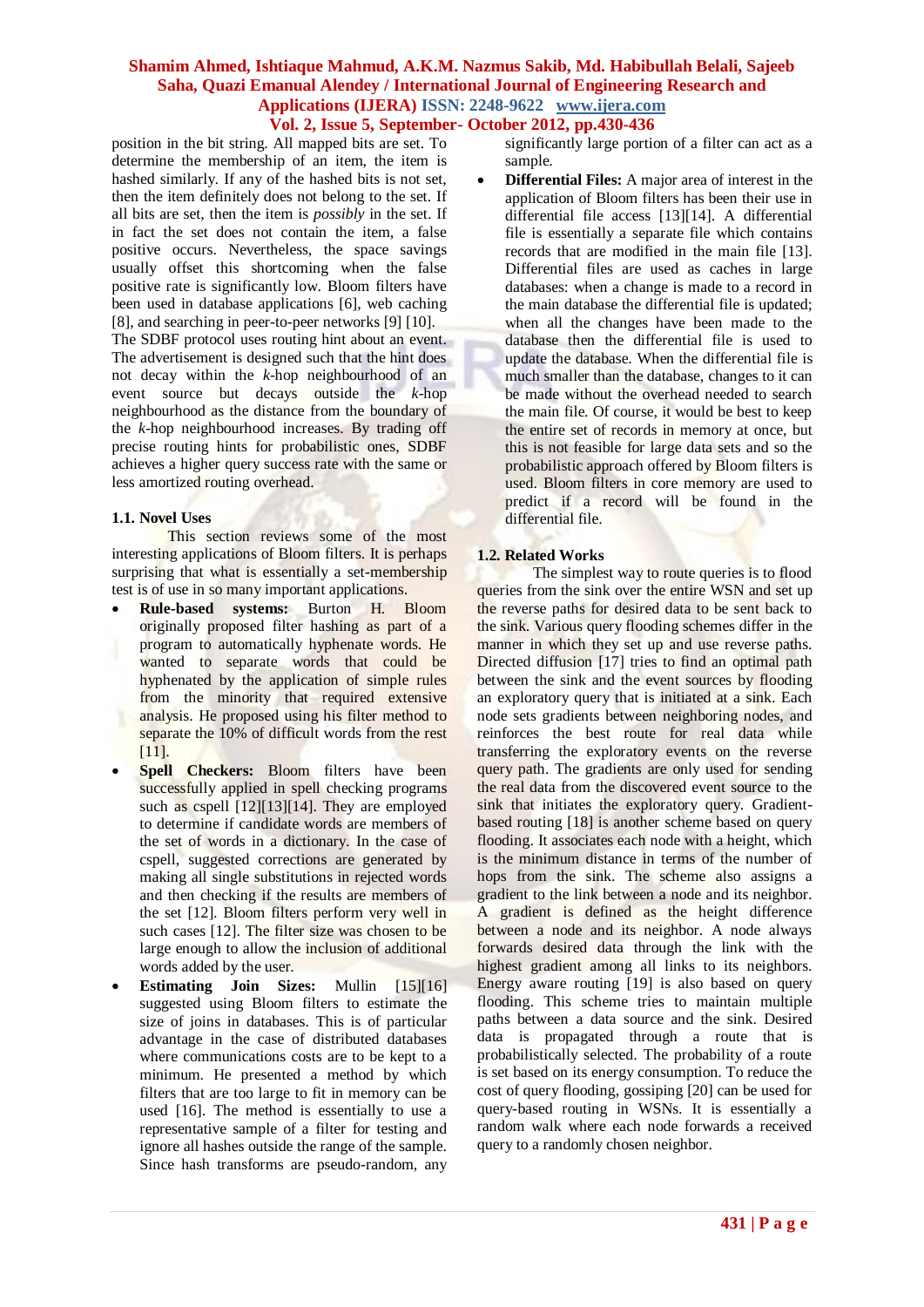## **Vol. 2, Issue 5, September- October 2012, pp.430-436**

## **II. STANDARD BLOOM FILTERS**

The Bloom filter is used to test whether an element is a member of a set and is a space-efficient probabilistic data structure, false negatives are not possible but false positives are possible. Elements can only be added to the set and cannot be removed. The probability of false positives increases when more elements are added to the set.

An empty Bloom filter is a bit array of *m*  bits, all set to 0. There must also be *k* different hash functions defined, each of which maps or hashes some set element to one of the *m* array positions with a uniform random distribution. To add an element, feed it to each of the *k* hash functions to get *k* array positions. Set the bits at all these positions to 1. The requirement of designing *k* different independent hash functions can be prohibitive for large *k*. For a good hash function with a wide output, there should be little if any correlation between different bit-fields of such a hash, so this type of hash can be used to generate multiple "different" hash functions by slicing its output into multiple bit fields. Alternatively, one can pass *k* different initial values (such as  $0,1, \ldots$ , k-1) to a hash function that takes an initial value, or add these values to the key. For larger  $m$  and/or  $k$ , independence among the hash functions can be relaxed with negligible increase in false positive rate. Removing an element from this simple Bloom filter is impossible. The element maps to *k*  bits, and although setting any one of these *k* bits to zero suffices to remove it, this has the side effect of removing any other elements that map on-to that bit, and we have no way of determining whether any such elements have been added [21]. Such removal would introduce a possibility for false negatives, which are not allowed.

An example of Bloom filter is shown in Fig 1. This is representing the set {e1*,e2*}. The coloured lines show the positions in the bit array that each set element is mapped to. For this figure  $m=16$  and  $k=3$ . Removal of an element from a Bloom filter can be simulated by having a second Bloom filter that contains items that have been removed. However, false positives in the second filter become false negatives in the composite filter, which are not permitted.



**Fig.1:** Standard Bloom Filter

This approach also limits the semantics of removal since re-adding a previously removed item is not possible. However it is often the case that all the keys are available but are expansive to enumerate. When the false positive rate gets too high, the filter can be regenerated. This should be a relatively rare event.

#### **III. PROBABILITY OF FALSE POSITIVE**

Assume that a [hash function](http://en.wikipedia.org/wiki/Hash_function) selects each array position with equal probability. If *m* is the number of bits in the array, the probability that a certain bit is not set to one by a certain hash function during the insertion of an element is then

$$
1-\frac{1}{m}
$$
.

The probability that it is not set by any of the hash functions is

$$
\left(1-\frac{1}{m}\right)^k
$$

If we have inserted *n* elements, the probability that a certain bit is still 0 is

$$
\left(1-\frac{1}{m}\right)^{kn}
$$

the probability that it is 1 is therefore

$$
1-\left(1-\frac{1}{m}\right)^{kn}.
$$

Now test membership of an element that is not in the set. Each of the *k* array positions computed by the hash functions is 1 with a probability as above. The probability of all of them being 1, which would cause the [algorithm](http://en.wikipedia.org/wiki/Algorithm) to erroneously claim that the element is in the set, is often given as

$$
\left(1 - \left[1 - \frac{1}{m}\right]^{kn}\right)^k \approx \left(1 - e^{-kn/m}\right)^k.
$$

This is not strictly correct as it assumes independence for the probabilities of each bit being set. However, assuming it is a close approximation we have that the probability of false positives decreases as  $m$  (the number of bits in the array) increases, and increases as *n* (the number of inserted elements) increases. For a given *m* and *n*, the value of  $k$  (the number of hash functions) that minimizes the probability is  $\boldsymbol{m}$ 

$$
\frac{m}{n}\ln 2 \approx 0.7 \frac{m}{n},
$$

which gives the false positive probability of

$$
2^{-k} \approx 0.6185^{m/n}
$$

The required number of bits *m*, given *n* (the number of inserted elements) and a desired false positive probability *p* (and assuming the optimal value of  $k$  is used) can be computed by substituting the optimal value of  $k$  in the probability expression above: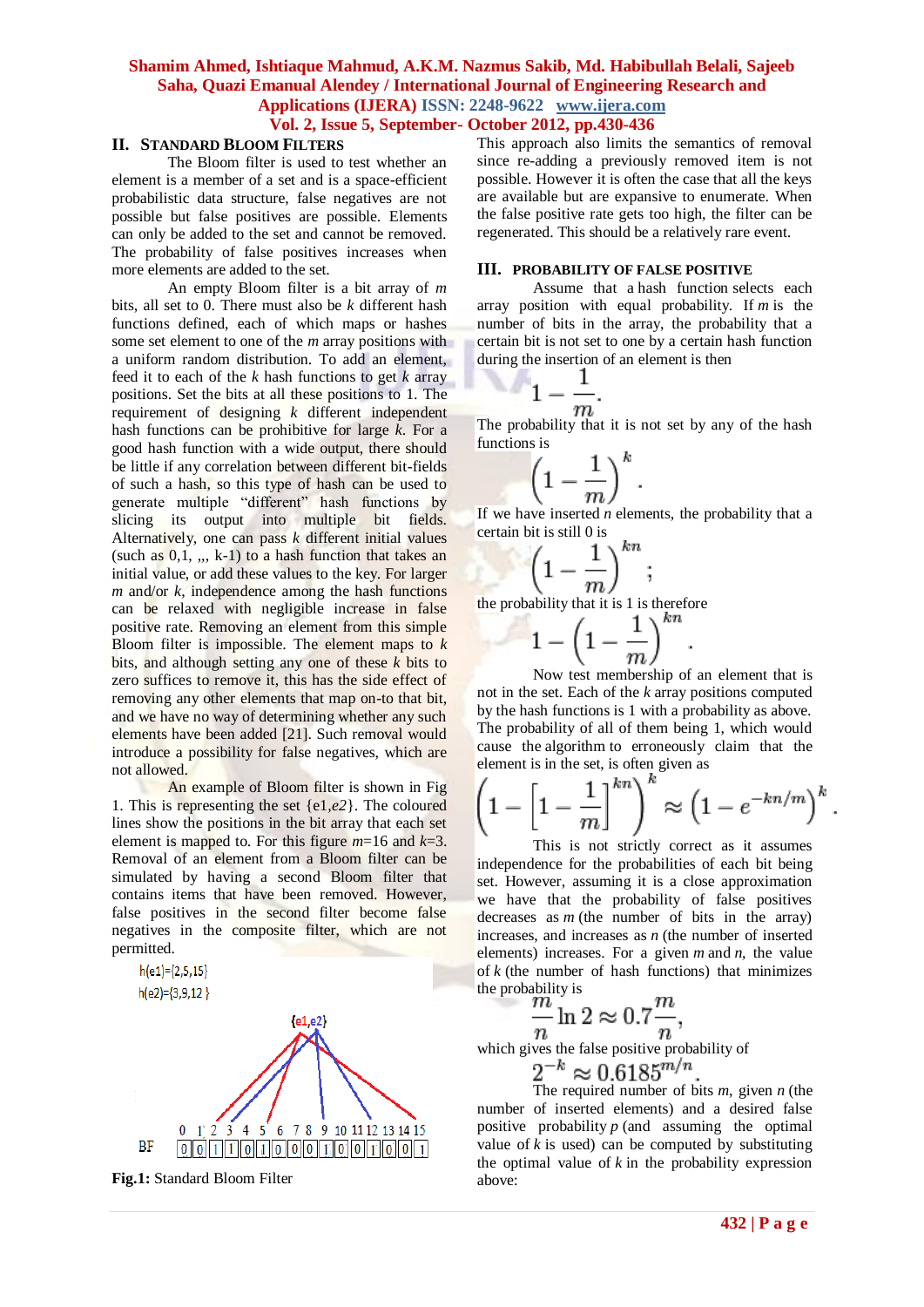**Vol. 2, Issue 5, September- October 2012, pp.430-436**

$$
p = \left(1 - e^{-(m/n \ln 2)n/m}\right)^{(m/n \ln 2)}
$$

which can be simplified to:

$$
\ln p = -\frac{m}{n} (\ln 2)^2
$$

 $\sim$  1 $\sim$   $\sim$ 

This results in:

$$
m = -\frac{n \ln p}{(\ln 2)^2}.
$$

This means that in order to maintain a fixed false positive probability, the length of a Bloom filter must grow linearly with the number of elements being filtered. While the above formula is asymptotic (i.e. applicable as m, n  $\rightarrow \infty$ ), the agreement with finite values of m,n is also quite good; the false positive probability for a finite bloom filter with m bits, n elements, and k hash functions is at most

$$
\left(1 - e^{-k(n+0.5)/(m-1)}\right)^k
$$

So we can use the asymptotic formula if we pay a penalty for at most half an extra element and at most one fewer bit [Goel & Gupta \(2010\)](Bloom_filter.htm#CITEREFGoelGupta2010#CITEREFGoelGupta2010) [22].



**Fig.2:** The false positive probability  $p$  as a function of number of elements *n*in the filter and the filter size *m*. An optimal number of hash functions $k =$  $(m/n)$ ln 2 has been assumed.

#### **IV. OPERATION ON BLOOM FILTERS**

For the purposes of the analysis, we are presenting only the essentials of Bloom filters- the algorithms are for single bit elements. The analysis of filters with more complicated cells is essentially the same as for the simple case [23]. Blustein has shown how to efficiently implement these operations using C. IsMember is presented immediately below.

Procedure 1 (IsMember)

ISMEMBER(Table,  $Key$ )  $\rightarrow$  Boolean

$$
1. \, i \leftarrow 0
$$

2. repeat

 $i \leftarrow i + 1$  $\mathcal{S}$ 

 $\triangleright h_i$  is the *i*<sup>th</sup> hash transform, where  $1 < i \leq m$ 

4. until 
$$
((i = m) \vee \neg (\text{ISSET}(Table[h_i(Key)])))
$$

5. if  $i = m$  then

 $return(IsSET(Table[h_i(Key)]))$ 6.

7. else

 $return(False)$ 8.

end.

**Fig. 3:** Algorithm for Operation on Bloom Filter

#### **V. SCOPE DECAY BLOOM FILTERS (SDBF)**

A SDBF is designed as a lossy channel coding scheme to reduce the amount of network traffic. An SDBF can represent the set membership information and the different amount of information about an element in the set. Similar to a BF, an SDBF also has a bit string of width *m* and *d* hash functions, *h*1, *h*2, ..., and *hd*. An SDBF encodes the information about an element similarly to the way a BF inserts an element. Given an element *e*, the SDBF sets all bits  $h1(e)$ ,  $h2(e)$ , ..., and  $hd(e)$  in the bit string. An SDBF differs from the basic BF in the decoding procedure. A BF obtains the membership information by checking whether all mapped *d* bits are set or not. An SDBF decodes the information about an element *e* by computing the number of 1s among the *d* mapped bits, denoted by *I*(*e*). This number ranges from 0 to *d*. The more bits are set to 1, the larger  $I(e)$  is, and there is more information about *e*.



**Fig.4:** The structure of Scope Decay Bloom Filter (SDBF)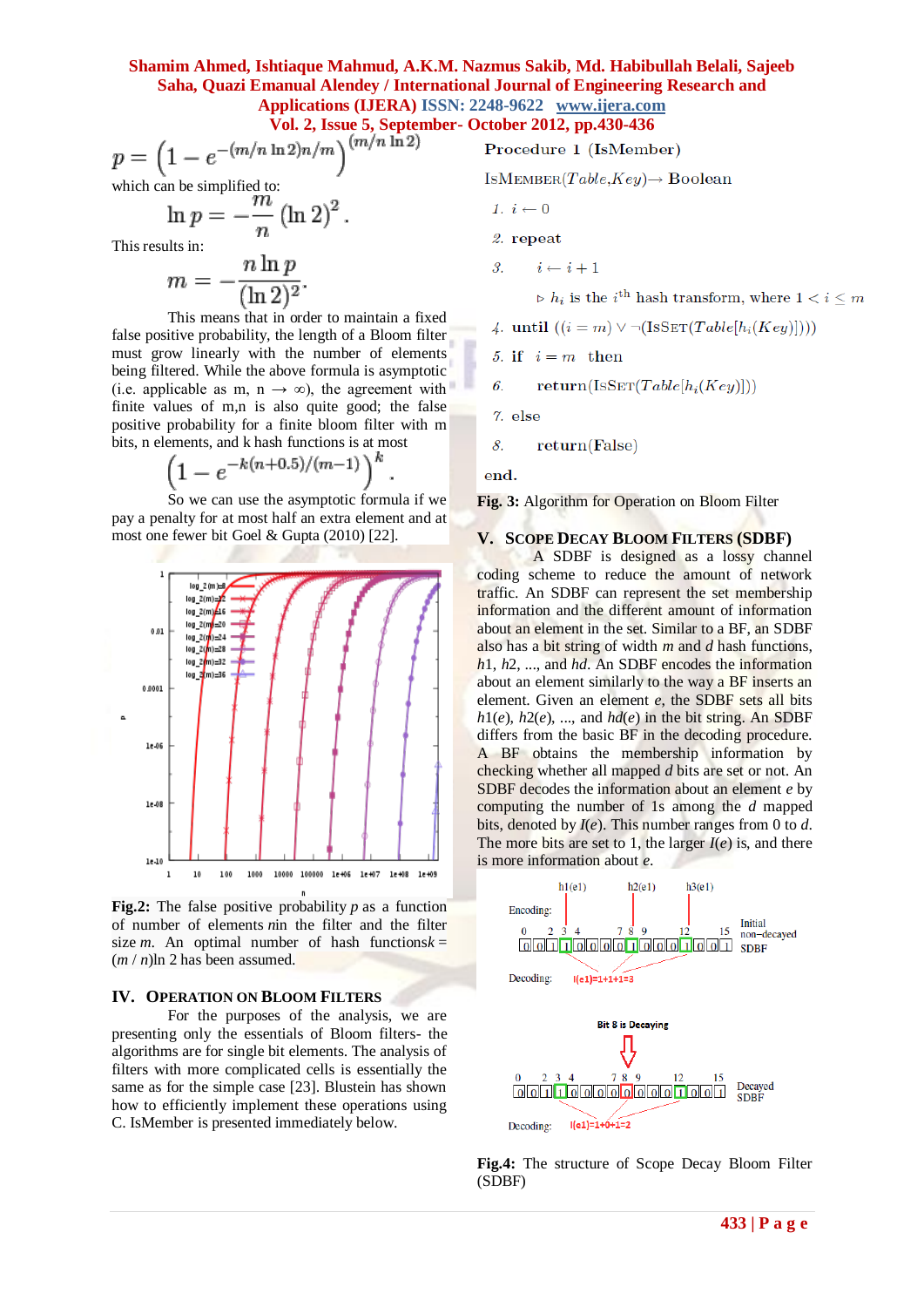## **Shamim Ahmed, Ishtiaque Mahmud, A.K.M. Nazmus Sakib, Md. Habibullah Belali, Sajeeb Saha, Quazi Emanual Alendey / International Journal of Engineering Research and Applications (IJERA) ISSN: 2248-9622 www.ijera.com Vol. 2, Issue 5, September- October 2012, pp.430-436**

In this SDBF where, a bit string of width m=16 and hash functions d=3. There are 3 hash functions, they are h1, h2, and h3. When the SDBF initially encodes the information about element e1, the hash functions h1, h2, and h3 hash e1 to bits 3, 8, and 12 respectively and set these bits to 1s. Then decode the e1, and compute the number of 1s, that is  $I(e1)=3$ . During the decay process, some bits in the initial SDBF are probabilistically reset to 0s. In the decayed SDBF in Fig 4, bit 8 is reset to 0, bits 3 and 12 remain 1s. When we decode *e*1 from this decayed SDBF,  $I(e1) = 2$ , which means that this decayed SDBF probably has less information about *e*1 than the initial SDBF. There are many design choices for decreasing the information about an element in an SDBF. To simplify the decay process, we choose two stateless decay schemes that do not need to remember the specific event contributing to a particular bit. These two models are the exponential decay and *the linear* decay.

## VI. DETECTING AND CORRECTING THE **DECAYED BIT IN THE SDBF BY USING HAMMING CODE**

The Hamming code can be applied to data units of any length and uses the relationship between data and redundancy bits. In the Hamming code, each r bit is the parity bit for one combination of data bits, as shown below:

| r1:<br>$r2$ :<br>$r4$ :<br>$r8$ : |  | bits $1, 3, 5, 7, 9, 11$<br>bits 2, 3, 6, 7, 10, 11<br>bits 4, 5, 6, 7<br>bits 8, 9, 10, 11 |  |  |  |  |  |  |  |  |
|-----------------------------------|--|---------------------------------------------------------------------------------------------|--|--|--|--|--|--|--|--|
|                                   |  |                                                                                             |  |  |  |  |  |  |  |  |
|                                   |  |                                                                                             |  |  |  |  |  |  |  |  |

**Fig.5:** Position of redundancy bits in Hamming Code Each data bit may be included in more than one calculation.



**Fig.6:** The initial non-decayed SDBF and decayed SDBF, the bit position 4 is decayed.

**Calculating the r values:** Fig.7 shows a Hamming code implementation for decayed SDBF of Fig.6. In the first step, we place each bit of the original character in its appropriate position in the 11-bit unit. In the subsequent steps, we calculate the even parities for the various bit combinations. The parity value for each combination is the value of the corresponding r bit.





#### Code: 10011001111



**Error Detection and Correction:** Now imagine that by the time the above transmission is received, the number 7 bit has been changed from 1 to 0. The receiver takes the transmission and recalculates 4 new parity bits, using the same sets of bits used by the sender plus the relevant parity r bit for each set. Then it assembles the new parity values into the binary number in order of r position (r8, r4, r2, r1). In our example, this steps gives us the binary number 0111 (7 in decimal (the bit in position 4 is decayed of Fig.6 SDBF)), which is the precise location of the bit in error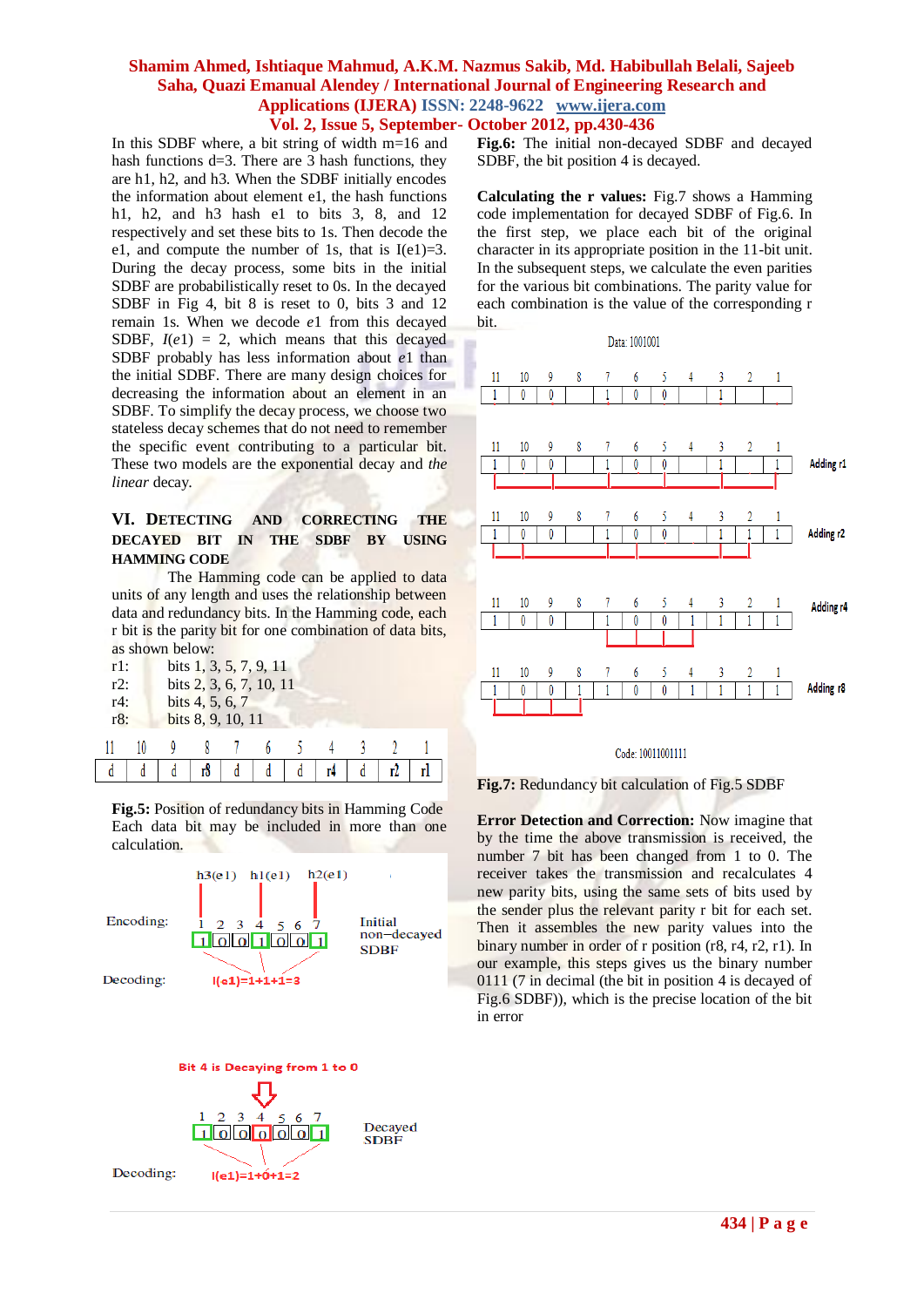## **Shamim Ahmed, Ishtiaque Mahmud, A.K.M. Nazmus Sakib, Md. Habibullah Belali, Sajeeb Saha, Quazi Emanual Alendey / International Journal of Engineering Research and Applications (IJERA) ISSN: 2248-9622 www.ijera.com Vol. 2, Issue 5, September- October 2012, pp.430-436**

×



The bit in position 7 is in error

**Fig.8:** Error detection using Hamming code, the bit in position 7 (the bit in position  $4$  is decayed of Fig.6 SDBF) is in error.

## **VII. PROBABILISTIC ROUTING HINTS CREATION AND MAINTENANCE**

Probabilistic routing hints are represented by SDBFs. Each sensor maintains an SDBF for each neighbour. An SDBF encodes hints about events that may be found through a neighbour. To create these hints, each sensor first creates a local SDBF that encodes all local events detected by itself. Then these local SDBFs are propagated according to the decay model. At each sensor, the SDBF hints from different neighbours are first decayed if they contain information outside the *k*-hop neighbourhood of event sources, then aggregated (including the nondecayed local SDBF), and propagated further to other neighbours. A sensor first creates a local SDBF, encoding the set of events detected by itself. This SDBF is broadcast to all its neighbors. A neighbor combines this SDBF with the SDBFs from its own neighbours and propagates the aggregated SDBF. To reduce the routing traffic further, incremental updates to SDBFs are actually disseminated.

The figure shows how a node *X* propagates updates to its neighbors *Y*. *X ORs* its own SDBF and the SDBFs it receives from neighbour *A*, *B*, and *C* and sends the combined SDBF as hints to neighbour *Y*. If a sensor notices some change to its local SDBF, the changes are incrementally spread out to nearby nodes.



**Fig. 9:** Event hint update from *X* to its neighbour *Y*. A, *B*, *C* and *Y* are *X*'s neighbours. *LOCAL*: *X*'s local SDBF.

### **VIII. CONCLUSION**

In this paper, we propose a routing protocol that detecting and correcting the decaying bits of SDBF using Hamming Code and utilize probabilistic hints. Each node maintains some probabilistic hints about events and utilizes these hints to route queries intelligently. The Bloom Filter is very important in WSNs. There are many important applications of BF in WSNs, such as Rule-based systems, Spell Checkers, Estimating Join Sizes, Differential Files, etc. SDBF greatly reduces the amortized network traffic without compromising the query success rate and achieves higher energy efficiency. SDBF generates less query traffic and achieves a significantly higher query success rate than SQR. In the future, we plan to explore scope decay bloom filters models, that decaying based on node degrees and intend to do analytical and simulation study in extending SDBF to clustered Wireless Sensor Networks (WSNs).

#### **REFERENCES**

- [1] Burton H. Bloom. Space/time trade-offs in hashing coding with allowable errors. *Communications of the ACM*, 13(7):422- 426, July 1970. URL *h*http://doi.acm.org/10.1145/362686.362692*i*
- [2] J. Hill, R. Szewczyk, A, Woo, S. Hollar, D. Culler, and K. Pister, System Architecture Directions for Networked Sensors, ASPLOS, November 2000.
- [3] I. Akyildiz, W. Su, Y. Sankarasubramaniam, and E. Cayirci, "A survey on sensor networks," *IEEE Communications Magazine*, pp. 102–114, Aug. 2002.
- [4] D. P. Agrawal and Q. Zeng, *Wireless and mobile systems*. Thomson- Brooks/Cole, Inc., 2003.